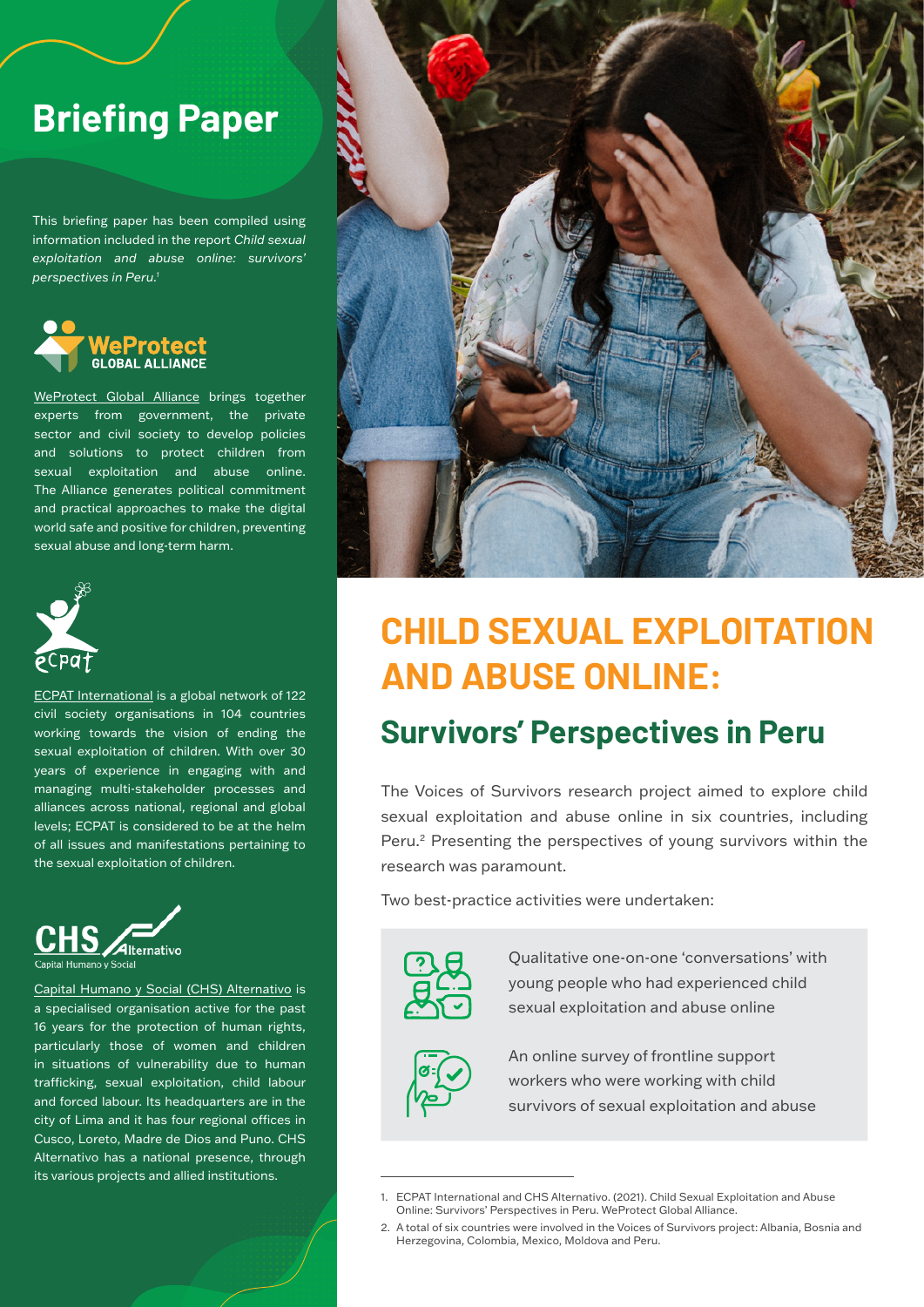## **Who participated in the project?**



## **Defining child sexual exploitation and abuse online**

*Child sexual exploitation and abuse online* refers to situations involving digital, Internet and communication technologies at some point during the continuum of abuse or exploitation. It can occur fully online or through a mix of online and in-person interactions between offenders and children.

Child sexual exploitation and abuse online includes an evolving range of practices including: *child sexual abuse material, grooming children online for sexual purposes, live streaming of child sexual abuse and other related behaviours* such as sexual extortion, the non-consensual sharing of self-generated sexual content involving children, unwanted exposure to sexualized content, among others.<sup>3</sup>

<sup>3.</sup> ECPAT International (2020). [Summary Paper: Online Child Sexual Exploitation](https://www.ecpat.org/wp-content/uploads/2020/12/ECPAT-Summary-paper-on-Online-Child-Sexual-Exploitation-2020.pdf). Bangkok: ECPAT International.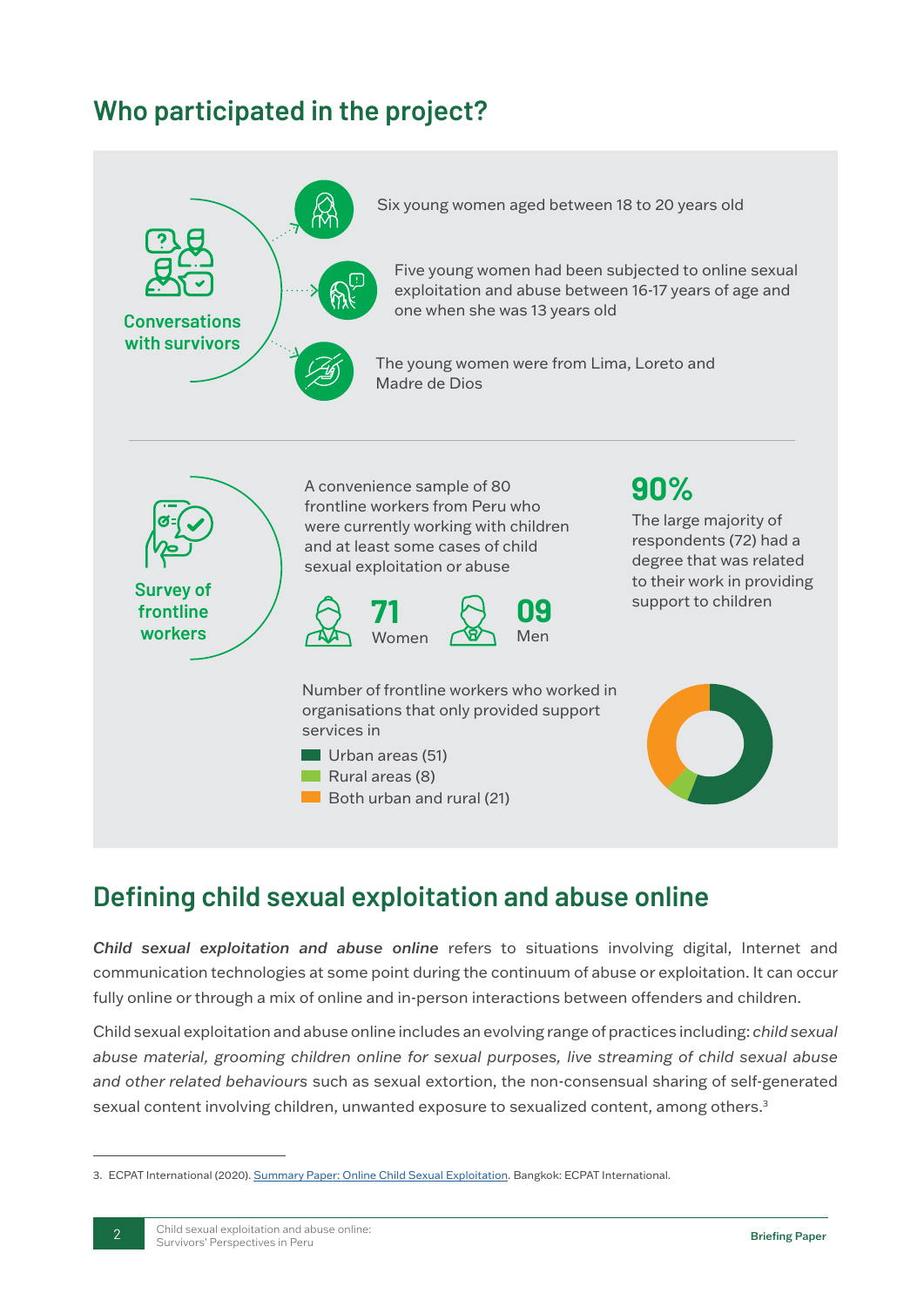## **Main findings and recommendations**

This research puts the voices of survivors of child sexual exploitation and abuse online at the forefront of the response to this problem. The findings and recommendations presented here are mostly based on their perspectives about existing reporting mechanisms and about support services, and must ultimately be translated into strategy, policy and action by duty-bearers, service providers and law enforcement.

### Recommendations

#### 1. Promote information and awareness campaigns about risks in the online environment related to sexual exploitation and abuse, as well as about how to access help and formally report crimes.

Conversations with the young survivors generally illustrated little awareness of the preventive measures and formal reporting mechanisms that are available. In the conversations, the young women consistently discussed the need to have access to information about child sexual exploitation and abuse online through preventive strategies. These campaigns, according to them, should reach not only children and young people but also parents and the broader community. This should be made through accessible forms, for example:

*"Putting up posters as I told you, because they are useful, you can read information […]"*  (VoS-PE-05)4

This recommendation was supported by the surveyed frontline workers. When provided the opportunity to share any last thoughts at the end of the survey, 28% (n=22) emphasised the lack of general public awareness related to this topic as a major issue in Peru. One of them said that:

*"I believe that an information campaign on the matter is necessary because many adolescents are vulnerable to being caught because they are unaware of the risk to which they may be exposed."*

### 2. Better promote intersectoral coordination to provide a full range of specialised support services for children subjected to sexual exploitation and abuse online, including longterm assistance for those who need it.

A quality issue raised by the young women in the conversations was related to the lack of interinstitutional coordination. A number of them mentioned that at the beginning they felt that the responsibilities of the different institutions were clear, but with time it became more diffuse, giving them a sense that the cases were not adequately monitored.

Some young women also felt that the services did not necessarily meet their needs, as they did not always provide what was necessary to them such as job opportunities or financial support.

<sup>4.</sup> Please note text in green box refers to quotes from the young survivors who took part in the conversations. Text in purple box refers to the qualitative input shared by frontline workers who completed the survey.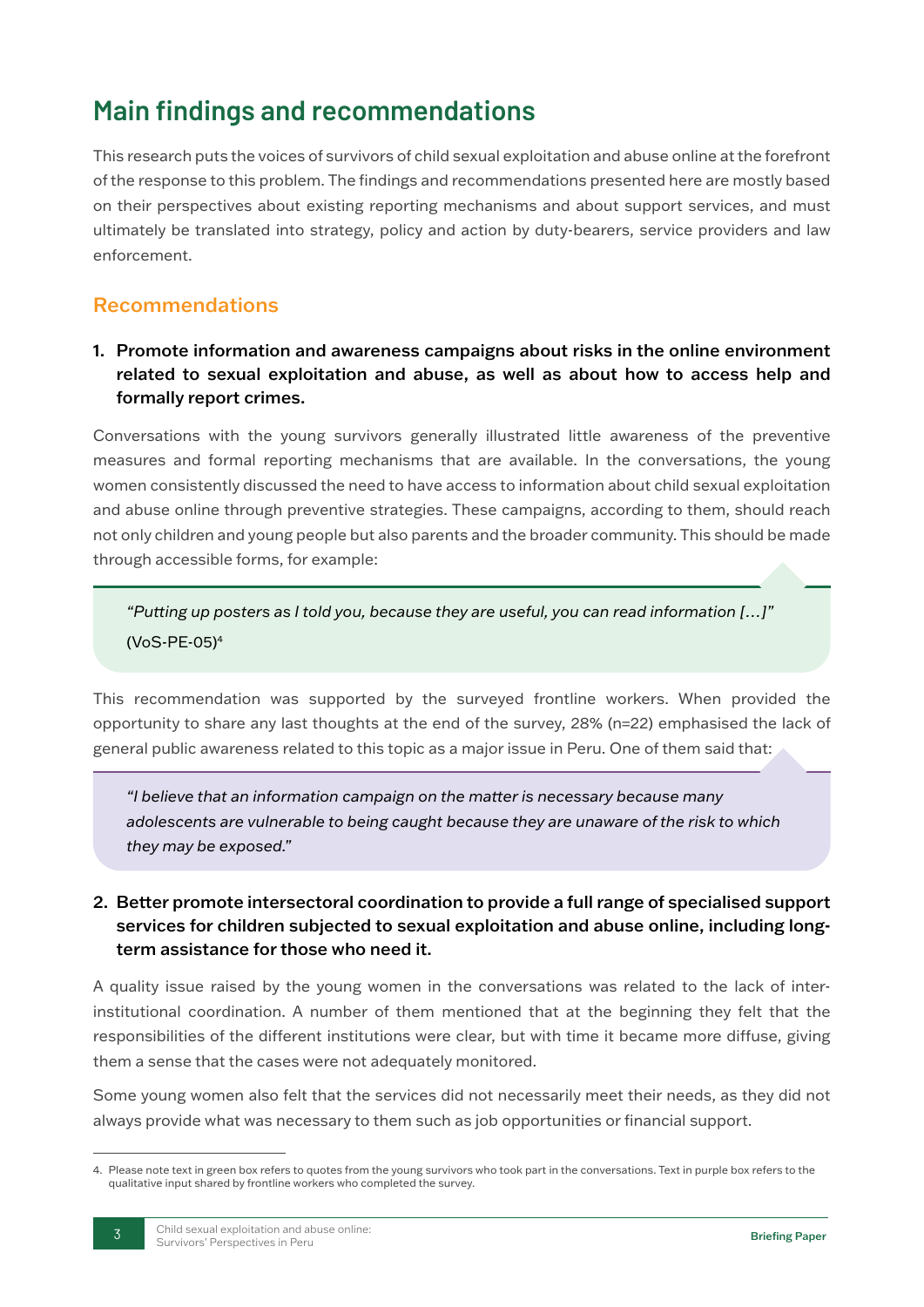Well-coordinated, specialised and victim-centred services should be available at any time to children and young people who have survived online sexual exploitation and abuse, including long-term assistance in situations where it is needed or requested by the victims.

*"It would have helped me to have continuous psychological support to cover the emptiness and pain that the situation left me in [...] Because if they have hurt you, there is a gap that remains, which will not be filled overnight [...]"* 

(VoS-PE-04)

#### 3. Secure funding to provide training on victim-centred approaches to professionals within the justice system.

While legal assistance was considered useful and necessary by the young women, they repeatedly said in the conversations that they did not feel confident while navigating the justice system, either because they felt pressured or revictimised.

Any child who goes through such an experience should have access to specialists prepared to help them, offering the best possible approaches to make them feel safe. These professionals should be specialised and know the specifics of these cases.

*" […] at times, we won't have the best lawyers, while others do, and you end up being left aside [...]"* 

(VoS-PE-03)

Providing final thoughts in the survey, one frontline worker highlighted that:

*"Most of the professionals attending them do not have the sensitivity or the necessary training to address the cases, they do not have exclusive spaces to provide an optimal service."*

### 4. Young people should have access to a range of helping professionals wherever they are located, and have choices in who supports them, including being able to choose their gender.

A number of young women believe that the services would be more child-friendly if children could choose the gender of the professional they will talk to. This would make them feel more comfortable and able to talk more openly about what happened.

*"They should assign a psychologist [in the legal medical examination], a woman to speak to a woman, or a man to speak to a man, because you could feel strange when a man comes to deal with you, especially if you have been raped. A more understanding psychologist, I felt that the one who supported me was very abrupt and did not understand me. I wish my grandmother was there to help me."* 

(VoS-PE-06)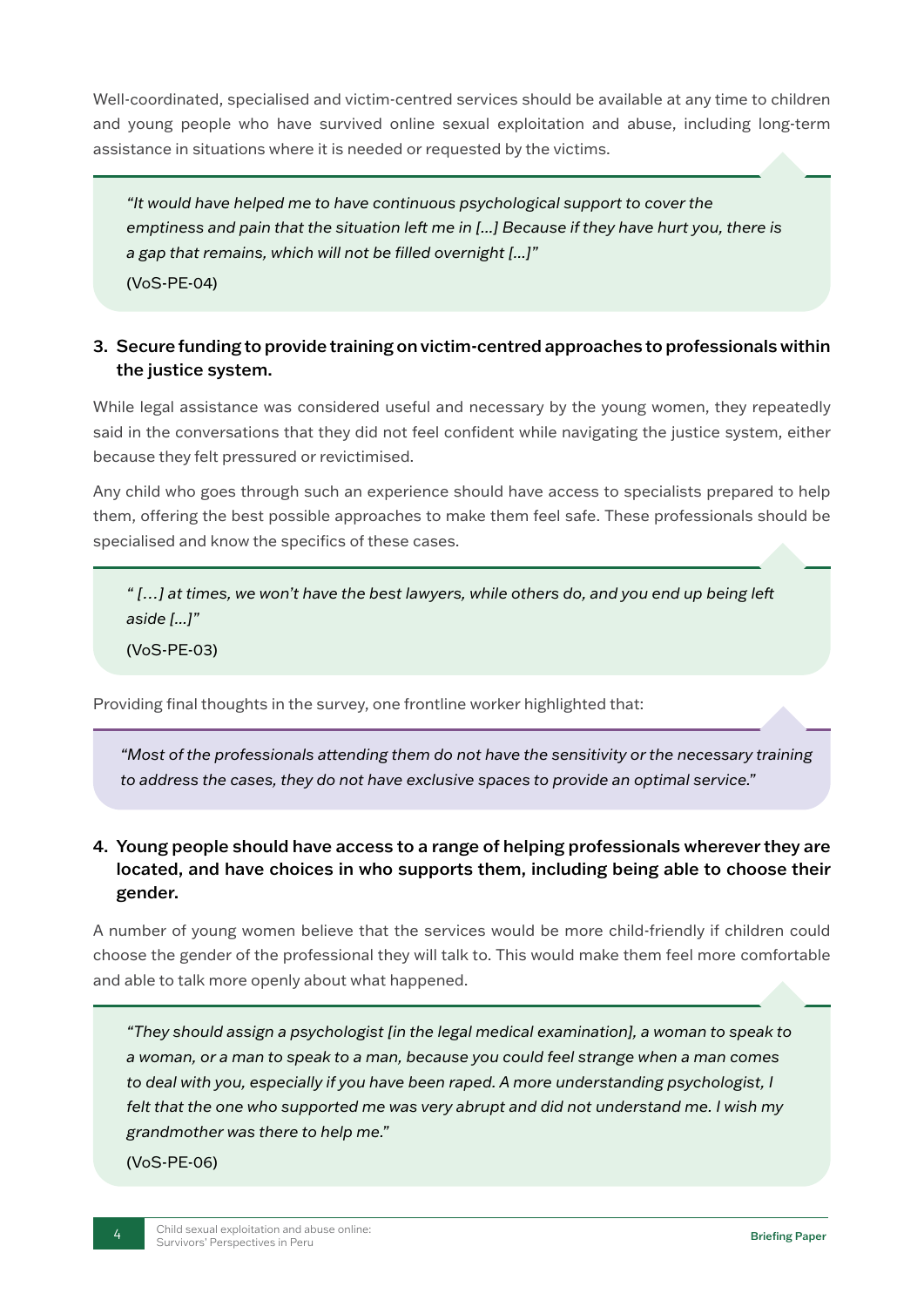#### 5. Improve the investigation, trial and prosecution of online sexual crimes against children.

In the conversations, the young women demonstrated being concerned about the lack of investigation and prosecution of online forms of child sexual abuse and exploitation. The perception of some of them is that more mechanisms of investigation and prosecution are needed:

*"There must be stronger penalties and better or more effective mechanisms to capture offenders. The authorities must take more action on the matter so that this does not happen."*  (VoS-PE-01)

Therefore, law enforcement should improve approaches to conducting investigations of online forms of child sexual abuse and exploitation. Improvements are needed to ensure offenders are brought to justice and that those who have been subjected to such crimes are able to access compensation and other legal remedies. This would also encourage other children to report sexual abuse and exploitation.

*"Real justice is necessary for these victims so that cases do not go unpunished, and the offenders are not left free to continue taking advantage of more girls."*  (VoS-PE-04)

Indeed, when providing final thoughts to the survey, one frontline worker said that it is necessary to:

*"Prioritise the protection of children and adolescents and give more resources to prosecute the crimes."*

#### 6. Impose legal duties on and promote collaboration with Internet service providers and social media companies.

Some young women mentioned Internet service providers should guarantee more security for children. One of them suggested that there should be an alarm that allows the companies to detect when a young person is in danger, so that the police can intervene immediately.

*"Let them try to locate the victims, also the offenders; because sometimes they are the ones who demand that you upload photos that shouldn't be uploaded."* 

(VoS-PE-03)

It is therefore necessary to impose legal duties on and promote collaboration with Internet service providers and social media companies to ensure they promptly comply with law enforcement requests for takedown of child sexual abuse material as well as to comply promptly with law enforcement requests for information. This will assist investigations into crimes and limit the wide distribution of child sexual abuse material.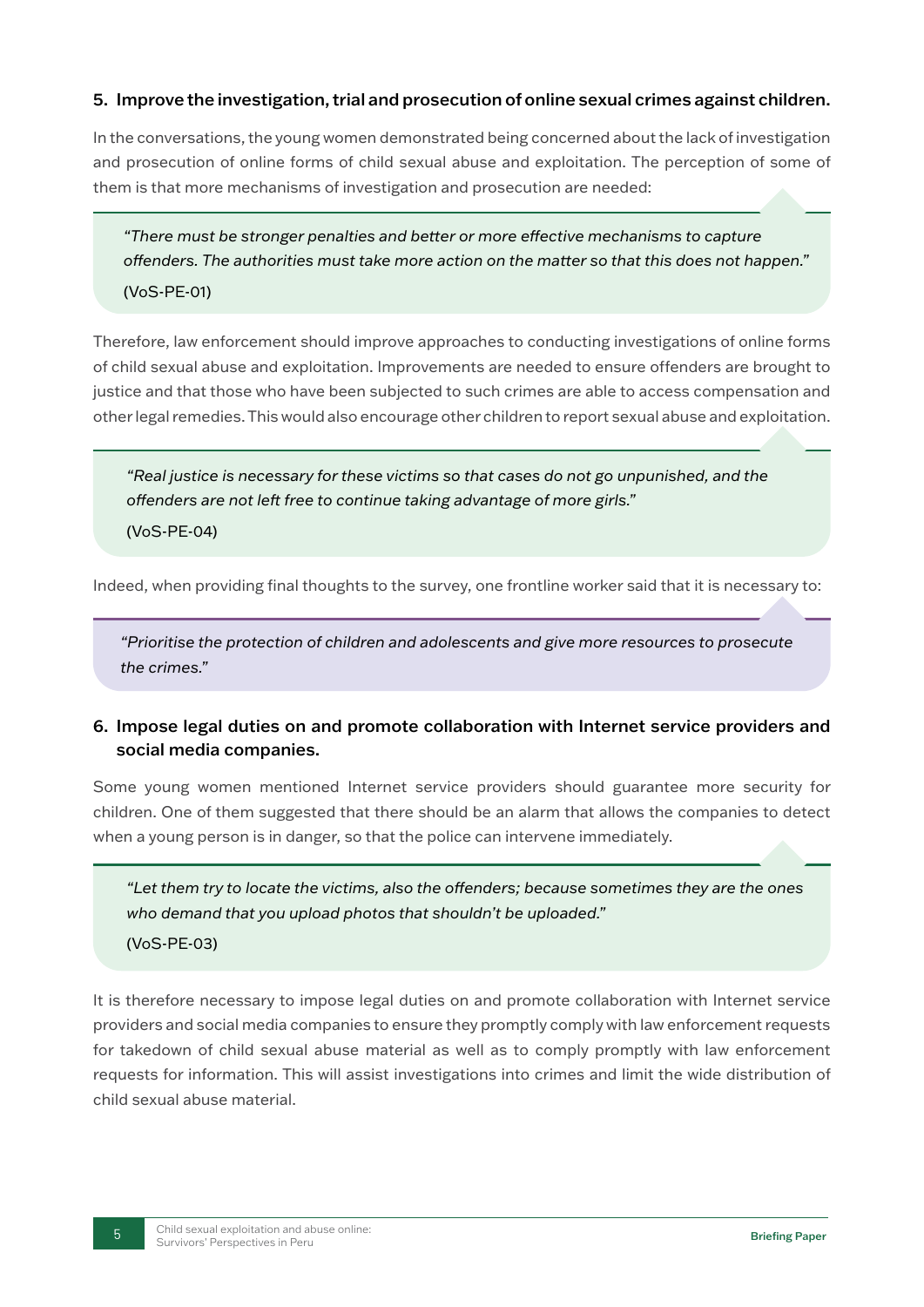*"There are false profiles, sexual harassment, criminals who capture... Nobody sees or does anything."* 

(VoS-PE-04)

#### Prevention and awareness campaigns through media

In the conversations the young women consistently mentioned the need to promote information and prevention on topics related to the use of Internet and social networks. A number of participants suggested that online and offline posters and advertisements should be used to promote awareness, including radio, television and social media:

*"There is no prevention (...) on television; they deal with other issues, but I have never seen any prevention campaign on the matter, neither on television nor on the radio."*  (VoS-PE-10)

Another one reiterated:

*"Television and radio campaigns are very important, they should be done massively."* 

(VoS-PE-01)

Some young women specifically raised the need to inform parents and adult family members so they become able to educate their children about the risks involved in the use of Internet. One young woman said that these campaigns should alert about the risks of using Internet without supervision, as children could trust those who reach out to them:

*"At that age, one believes that pigs fly and do not fly, when you are at that stage, you pretty much believe everything."* 

(VoS-PE-04)

A number of them believe that the use of mobile phones and particularly of social media should be monitored by caregivers, who are the utmost responsible for children's safety online:

*"Regarding the applications, you always have to be careful because there are children, I can tell you, there are 8-year-old children who are on Facebook and are like this with friends ... and an older person (a pedophile) can create a false profile, sweetens the child up and it's like that is very bad for children because they should prevent minors from having it."*  (VoS-PE-05)